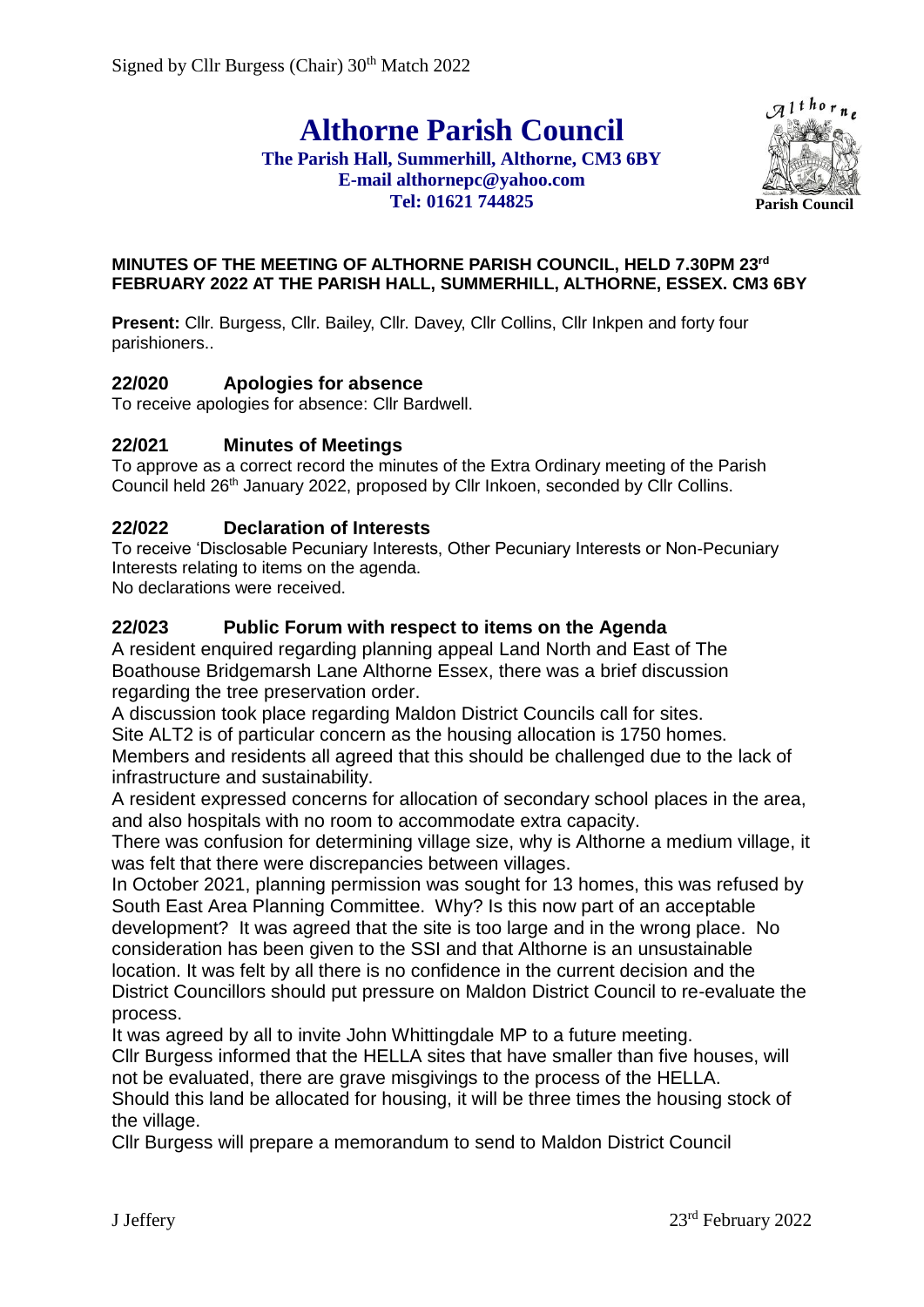## **22/024 Finance**

To advise members of receipts, automated payments and to approve the cheques for payment and signing

| $P^{\alpha}$ , $P^{\beta}$ , $P^{\beta}$ , $P^{\beta}$ , $P^{\beta}$ , $P^{\beta}$ |         |
|------------------------------------------------------------------------------------|---------|
| Althorne Parish Hall Rent                                                          | £ 50.00 |
| BT Telephone and broadband                                                         | £ 63.90 |
| <b>HMRC</b>                                                                        | £143.44 |
| <b>Staff Salary</b>                                                                | £522.99 |
| <b>Essex Pension Fund</b>                                                          | £205.26 |
| BT Telephone and broadband                                                         | £ 64.62 |
| Dropogood by Cllr Doiley, accorded by Cllr Inknon                                  |         |

Proposed by Cllr Bailey, seconded by Cllr Inkpen.

## 22/024.01 Grass Cutting Contract

To discuss and pass any resolution as necessary a letter received from the grass cutting contractors.

Following a short discussion, all Members agreed to accept the additional charges due to rising fuel costs.

Proposed by Cllr Burgess, seconded by Cllr Bailey.

## **22/025 Planning**

22/025.01 Applications requiring response from Althorne Parish Council: Week ending: 4<sup>th</sup> February 2022 22/00095/LDE PP-10168293 Claim for a lawful development certificate for the existing use of a permanent residential dwelling

11 – 14 Smugglers Club Ground Bridgemarsh Lane Althorne Essex Althorne Parish Council wish to make NO COMMENT on this planning application.

22/025.02 Decisions advised by Maldon District Council: Week ending: 4<sup>th</sup> February 2022 FUL/MAL/20/01338 Replacement piles, pontoons, access brows and fixed walkway bridges along with new pump stations and replacement of retaining wall to quay and installation of crane pad. Bridgemarsh Marine Bridgemarsh Lane Althorne Essex **APPROVE**

Week ending: 11<sup>th</sup> February 2022 ADV/MAL/21/01305 Back to back vertical signboards 1500mm x 1200mm Crouch Ridge Vineyard Fambridge Road Althorne Essex **APPROVE**

22/025.03 Planning Appeal advised by Maldon District Council **Site Address**: Land North and East of The Boathouse Bridgemarsh Lane Althorne Essex **Proposal**: Remove rabbit protection off all trees before bud burst with limited brushing for through access only Tractor mulching of pure volunteer stands of blackthorn, bramble and dogwood leaving windward border stands intact for shelter as much as possible.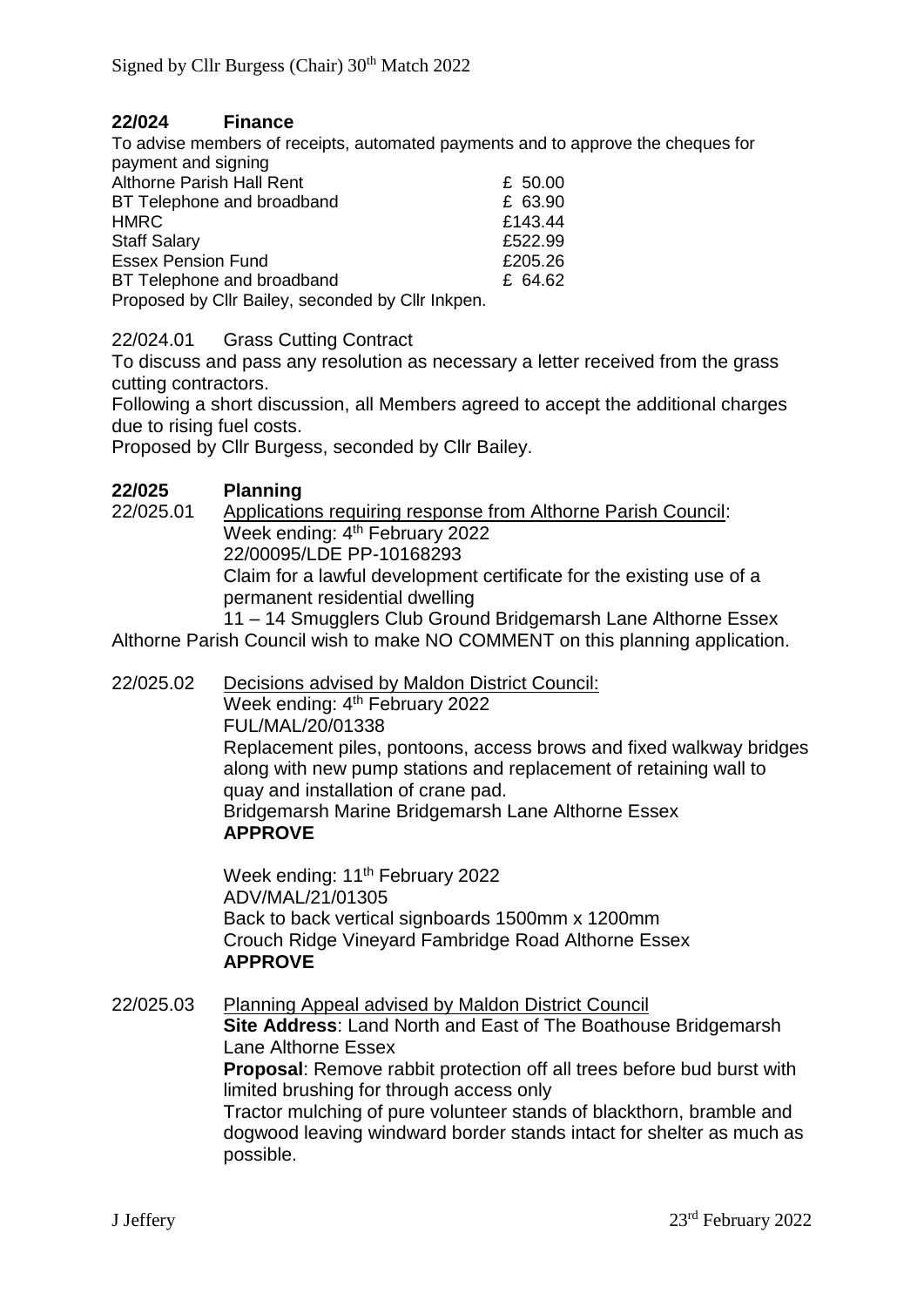Re-assessment of the extent of Chalaria and clearance of pure affected ash stands for replanting Mowing of grass rides for wildlife space and fire precaution. Manual Roundup spraying to control forest floor where rampant and in blackthorn regrowth areas. **Application Ref**: 21/00133/WTPO PP-09505255 **Appeal Ref**: App/TPO/X1545/8524 **Appeal Start Date**: 2 February 2022

**Site Address:** Kerris Vean Burnham Road Althorne Essex **Proposal:** Variation of conditions 2 & 3 on approved planning permission 20/01011/HOUSE (Rear second floor extension over existing flat rood addition and side and rear single storey extension.) **Application Ref:** 21/00878/VAR PP-10151212 **Appeal Ref:** APP/X1545/D/22/3291100 **Appeal start date:** 3 rd February 2022

- 22/025.04 Planning Appeal decisions advised by Maldon District Council Week ending:
- 22/025.05 Neighbourhood Plan: Althorne is a designated Neighbourhood Area.
- 22.025.06 For Information:
- **22/026 Risk Assessment** To review and agree Risk Assessment – Defer to next meeting.

## **22/027 Standing Orders**

To review and agree Standing Orders – Defer to next meeting.

## **22/028 Financial Regulations**

To review and agree Financial Regulations – Defer to next meeting.

## **22/029 Pavilion Refurbishment**

To discuss and pass any resolution as necessary. Cllr Inkpen informed that the quotes are more than the grant funding. Further discussions to take place at EOM 2<sup>nd</sup> March 2022.

### **22/030 Consultation on Maldon District Council Local Development Plan.** To discuss and agree a response. EOM to be held 2nd March 2022.

- **22/031 Public Forum with respect to matters of mutual interest** None.
- **22/032 Date of next meeting and closure** Parish Council meeting 23rd February 2022. Meeting closed at 9.40pm.